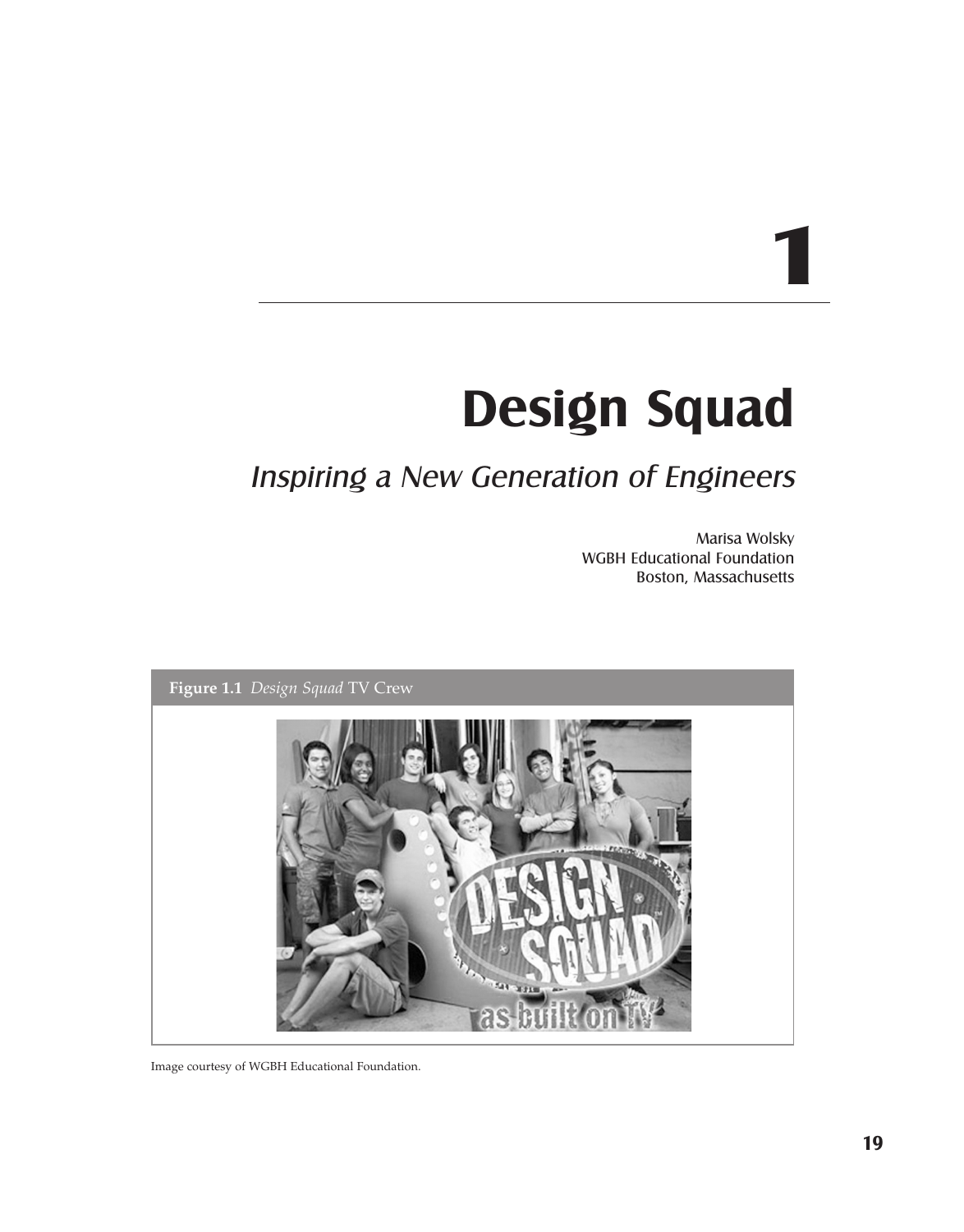I<sub>com</sub> n February 2007, the first kids' TV program dedicated to engineering premiered on PBS. Geared for upper elementary and middle school students, *Design Squad* pits two teams of teenagers against each other in high-energy, high-drama engineering competitions intended to solve real-world problems for real-world clients (see Figure 1.1). As a television series, *Design Squad* aims to inspire its young viewers—to show that engineering is accessible, doable, and most of all, fun. At the same time, *Design Squad* pushes the audience experience beyond passive viewing to include active, hands-on involvement in engineering activities. The television program is integrated into a powerful multiplatform initiative that reaches its young audience through a content-rich, highly interactive website and a wealth of educational materials. These materials are designed to deepen students' understanding of science concepts and the engineering design process, provide opportunities for teamwork and hands-on problem solving, and present engineers as creative problem solvers who design things that matter and improve people's lives.

Of course, to make the greatest impact on kids, we, the producers of *Design Squad*, need you, educators from across the country, to use these materials with your students to introduce hands-on engineering activities in your classrooms, discuss with your students what engineers do in the real world, and grow your students' conceptions of what engineering is. In turn, we aim to make the process as easy as possible by providing materials that are geared to your needs, based on sound research, compatible with national standards, and easily accessible to teachers in all settings.

Educators know how powerfully hands-on exploration can impact young students' learning. This is why *Design Squad* has created a model for how to use open-ended, kid-driven, hands-on activities as a hook to get kids (and educators!) to engage in engineering (see Figure 1.2). We also know that teachers use resources in a variety of ways, depending on years of experience, teaching style, curriculum needs, time available, and students' learning needs. With this in mind, our goal is always to provide flexibility in our educational materials—offering not only self-contained lessons, but also units and activities that may be used separately or integrated into other lesson plans or curricula.

Negative stereotypes about engineering—that it's nerdy, tough, and for boys only—have discouraged many kids from considering engineering as a field of study or potential career choice. WGBH's research findings have shown that young people often hold such an opinion because they have no or little idea what engineering is or what engineers do. This conclusion is further supported by separate research conducted as part of the National Academy of Engineering's *Changing the Conversation* project. Through this research, we have learned that messages about engineering which disproportionately emphasize the extraordinary math and science skills needed and the challenges inherent in these jobs—are off-putting to youth. Rather, *Design Squad* aims to emphasize the positive aspects of the field—that it's a collaborative, creative, and socially relevant endeavor.

The Parents and Educators section of *Design Squad*'s Emmy Award-winning website (http://pbskids.org/designsquad/) contains all the resources you need to bring engineering to life in your classroom. These include 8 educator guides, 46 halfhour TV episodes, 24 short career profiles of engineers, 62 animations of STEM concepts, 78 short videos, online training resources, and 63 hands-on activities. And it's all free!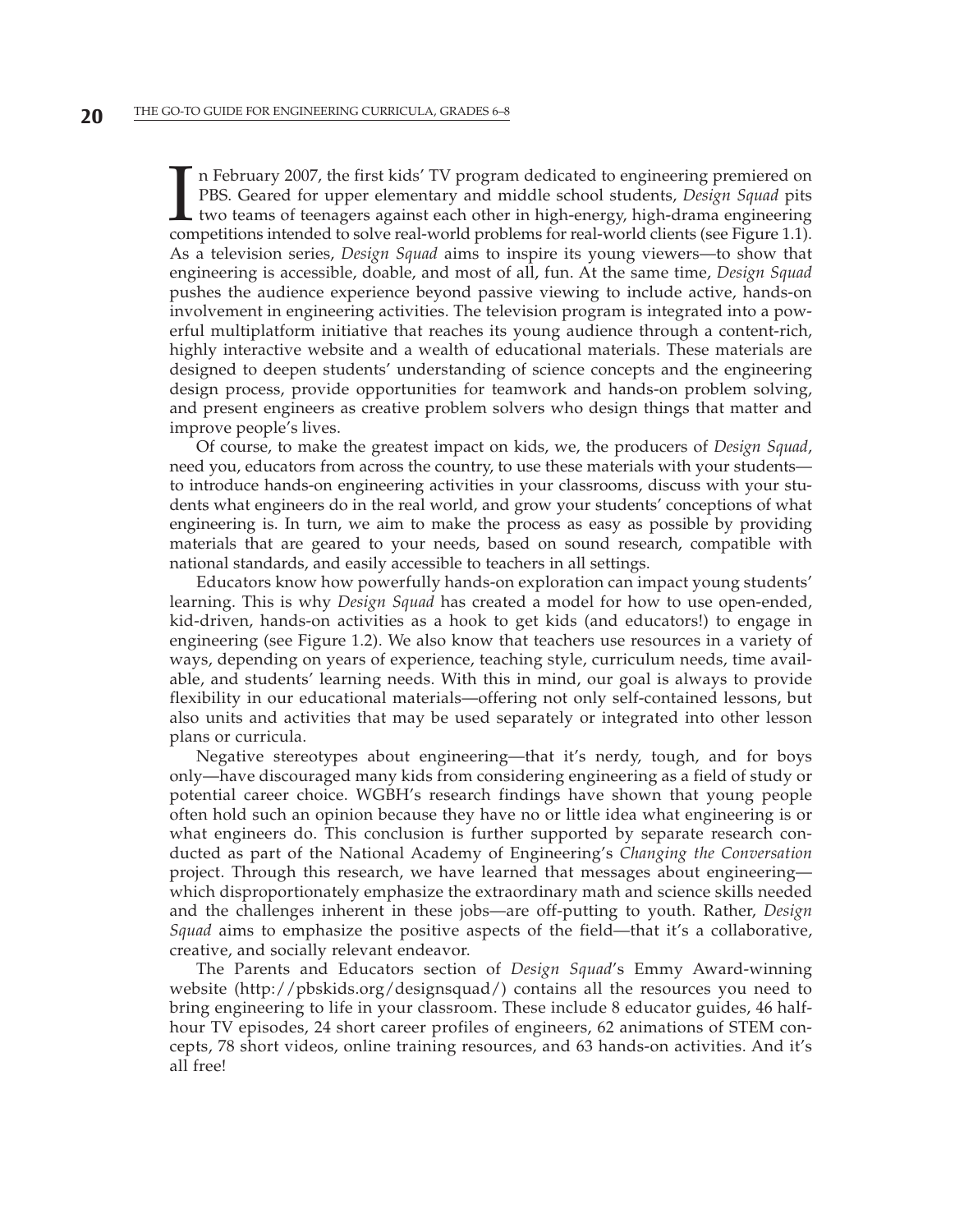#### **Expanding Your Skills**

Are you looking for ways to integrate the design process (also known as practices of engineering) into your lessons? Are you new to leading hands-on activities? Want to get kids excited about engineering? *Design Squad* offers a suite of free, online professional development resources. Check them out by clicking the "Training" link at http://pbskids.org/designsquad/parentseducators.

**Leading Hands-On Engineering Activities Online Workshop.** Use this free, 75-minute, self-paced tutorial to help you build skills and confidence in leading hands-on, open-ended engineering activities with kids. It will enable you to see what the design process looks like in the classroom, learn a host of implementation strategies, and experience the fun and relevance of engineering.

**Training Others.** Train volunteers, parents, and mentors how to lead engineering activities with kids. This 1-hour slide show comes with talking points, printable handouts, and preparation tips.

**Training Video.** Watch how an educator creates a rich, multifaceted learning experience for kids by integrating video resources into a hands-on activity from *Design Squad*'s Mission: Solar System educator's guide.

**How-to Sheets.** Find helpful how-to sheets in the front section of each guide. Topics covered include Introducing the Design Process, Talking to Kids About Engineering and Invention, Setting up an Engineering/Invention Club, Hosting an Event, and Working With Kids.

#### **Introducing the Design Process**

Engineers' initial ideas rarely solve a problem. Instead, they try different ideas, learn from their mistakes, and then try again. The steps engineers use to arrive at a solution are called the design process (see Figure 1.3). The design process is built into each *Design Squad* hands-on activity. As students work through an activity, they'll see that the steps of the design process encourage them to think creatively to solve a problem. The questions that follow will help you tie your students' work to specific steps of the design process.

**Figure 1.2** Engineering Success!



Image courtesy of WGBH Educational Foundation.



Image courtesy of WGBH Educational Foundation.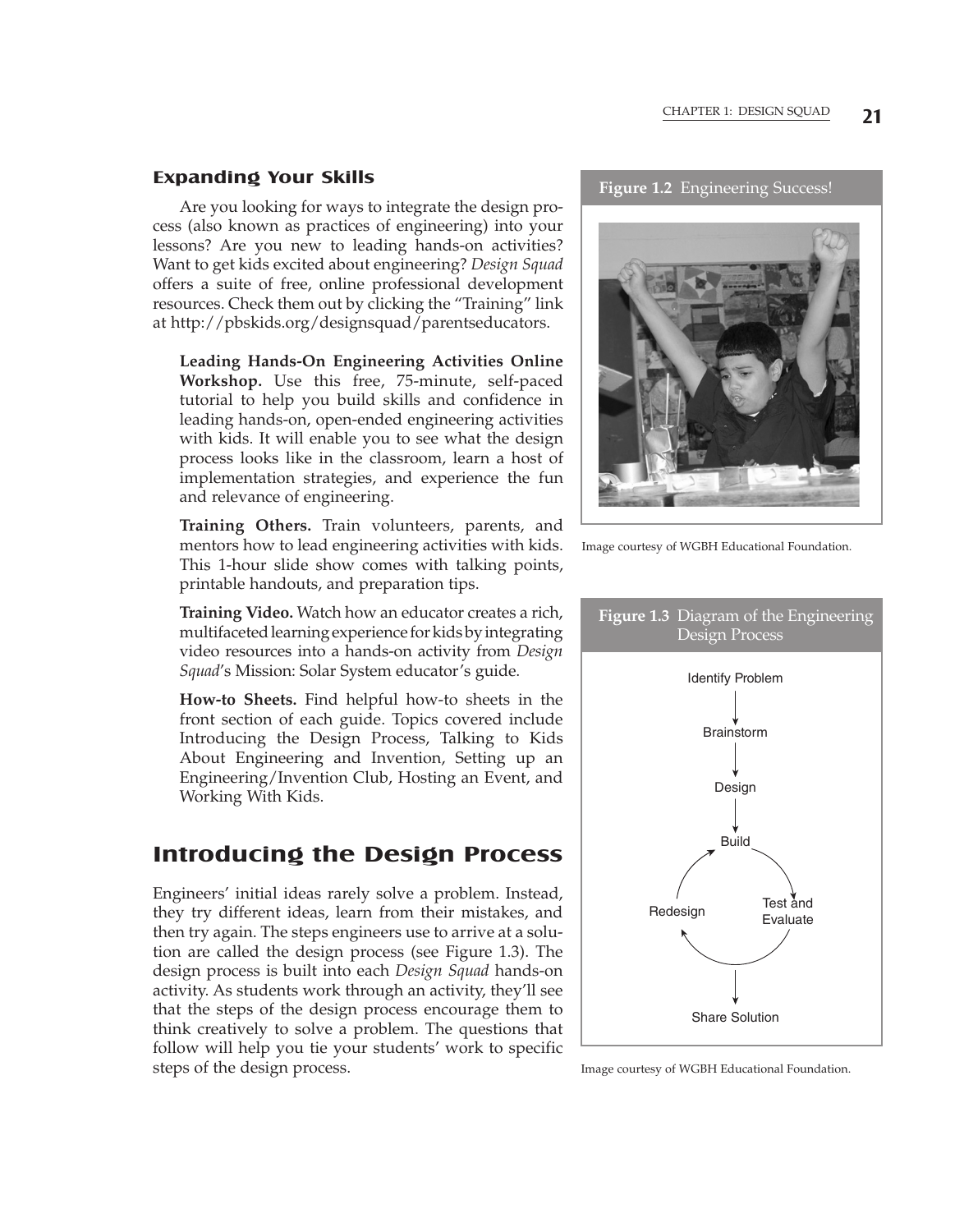#### Brainstorm

- What are some different ways to tackle today's activity?
- Off-the-wall suggestions often spark *great* ideas. How creative can you be?

#### Design

- Which brainstormed ideas are really possible, given your time, tools, and materials?
- What are some problems you need to solve as you build your project?
- How can a sketch help clarify your design?

#### Build

- What materials will you need?
- What can you learn by looking at other students' projects?

#### Test, Evaluate, and Redesign

- Why is it a good idea to keep testing a design?
- What specific goal are you trying to achieve, and how will you know if you've been successful?
- How does the design meet the criteria for success?

#### Share Solutions

- What's the best feature of your design? Why?
- What were the different steps you did to get your project to work?
- What was the hardest problem to solve?
- Did you have to do something a few times to get it to work?
- If you had more time, how would you improve your project?

# **Using Video Clips of the Design Process in Action**

A short video clip of each design process step can be found at www.pbslearningmedia.org/ search/?q=design+process. By watching the *Design Squad* teams work through each step of the design process, students will learn to think creatively when solving a problem and strengthen their critical-thinking abilities. Also, if your class is struggling with any particular step or with group dynamics, these videos offer a convenient way to talk through an issue.

**Identify the Problem (1½ minutes).** Understanding the problem paves the way for solving it. This clip lets you emphasize to students the importance of defining the activity clearly before getting started. As a class, discuss how the *Design Squad* teams prepare to design and build furniture out of cardboard.

**Brainstorm (1½ minutes).** Coming up with many possible solutions is a powerful way to begin a project. This clip shows *Design Squad* teams generating lots of ideas for devices that a dancer can use in an underwater performance. As a class, discuss what made this brainstorm successful.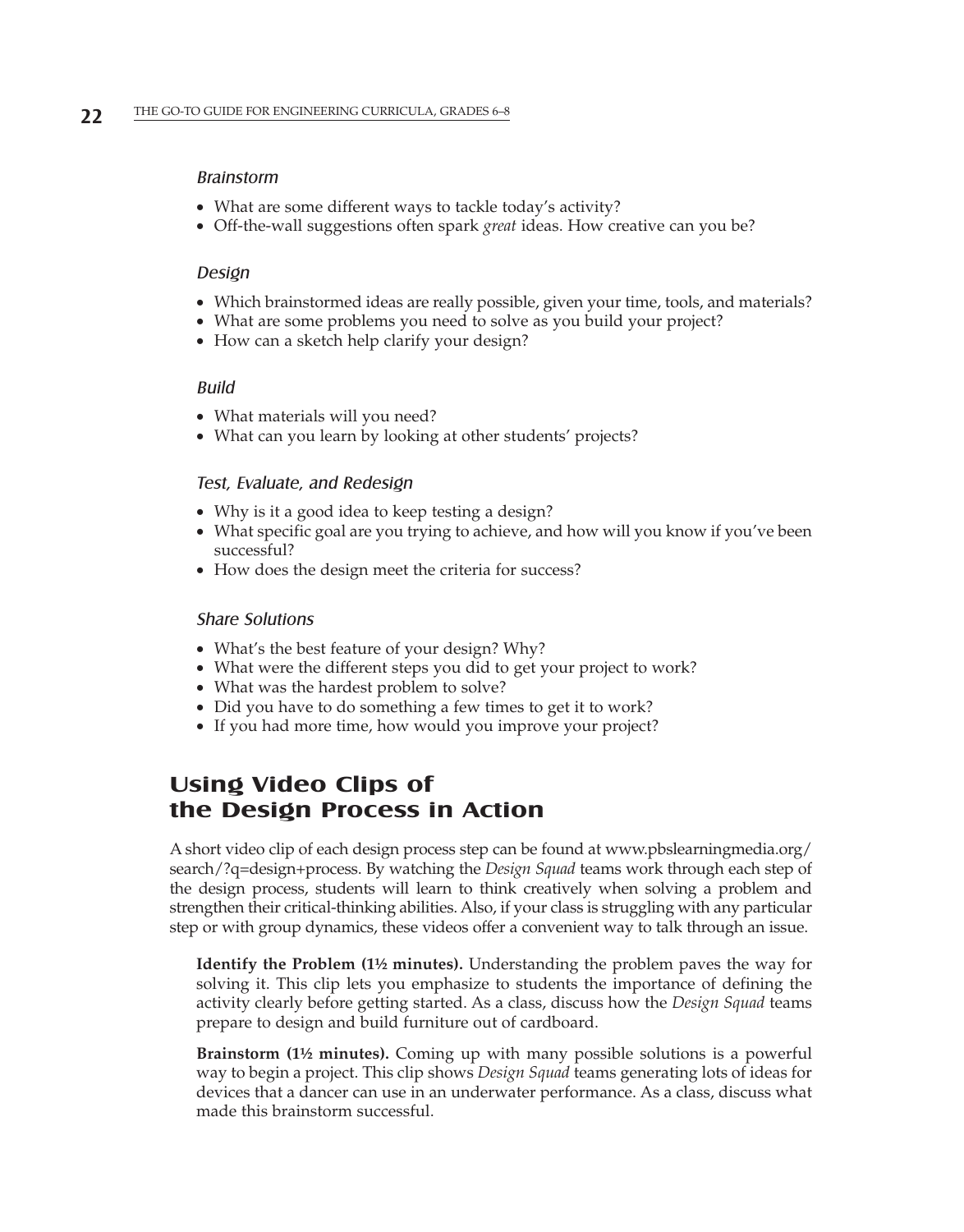**Design (1 minute).** Now it's time to choose the best solution and plan how to build it. In this clip, the *Design Squad* teams squabble about when to stop designing and start building their specialized bikes. As a class, discuss possible solutions for moving a team forward when there is disagreement.

**Build, Test, Evaluate, and Redesign (1 minute).** Once kids settle on a design, it's time to build, test, and redesign it. This clip shows that things don't always work as planned. As a class, discuss how the *Design Squad* teams learn from their testing results and figure out how to redesign and make improvements.

**Share Solutions (2 minutes).** Presenting one's work to others is a constructive way to conclude a project. As a class, discuss how the *Design Squad* team's presentation validates the team's work, places it in a broader context, and lets the team members reflect on how effectively they communicated and collaborated.

# **Employing a Hands-On, Minds-On Approach to Engineering**

*Design Squad*'s hands-on activities

- use inexpensive, easy-to-find supplies;
- require minimal preparation time;
- allow for multiple solutions; and
- provide opportunities for adaptation or modification based on your students' interests and needs (see Figure 1.4).

Given the volume of *Design Squad* content available online, we want to ensure that teachers are able to quickly find what they are looking for. Thus, we have arranged all our resources on the website using the following topics: Force/Energy, Green, Health, Simple Machines, Sound/Music, Space and Transportation, Sports/Games, Structures, and Technology/Materials.

In addition, the matrix in Table 1.1, at the end of this chapter, can help you to align *Design Squad*'s hands-on activities to the science topics you are covering in your classroom.

# **Integrating Standards-Based, Hands-On Activities Into Your Science Curricula**

Many of the activities described above are featured in *Design Squad*'s eight educator guides, which can be downloaded from the website. The educator guides contain simple pedagogical background, instructions, checklists, planning strategies, discussion tips, and reproducible handouts in English and Spanish. Through the use of the guides, you will be able to design units that can be integrated into other lesson plans or curricula to help support the Next Generation Science Standards (NGSS Lead States, 2013).

**Educator's Guide.** The Educator's Guide's 10 hands-on activities emphasize teamwork and creative problem solving. Kids build electronic dance pads, rubber-band cars, wind-powered sculptures, and ball launchers.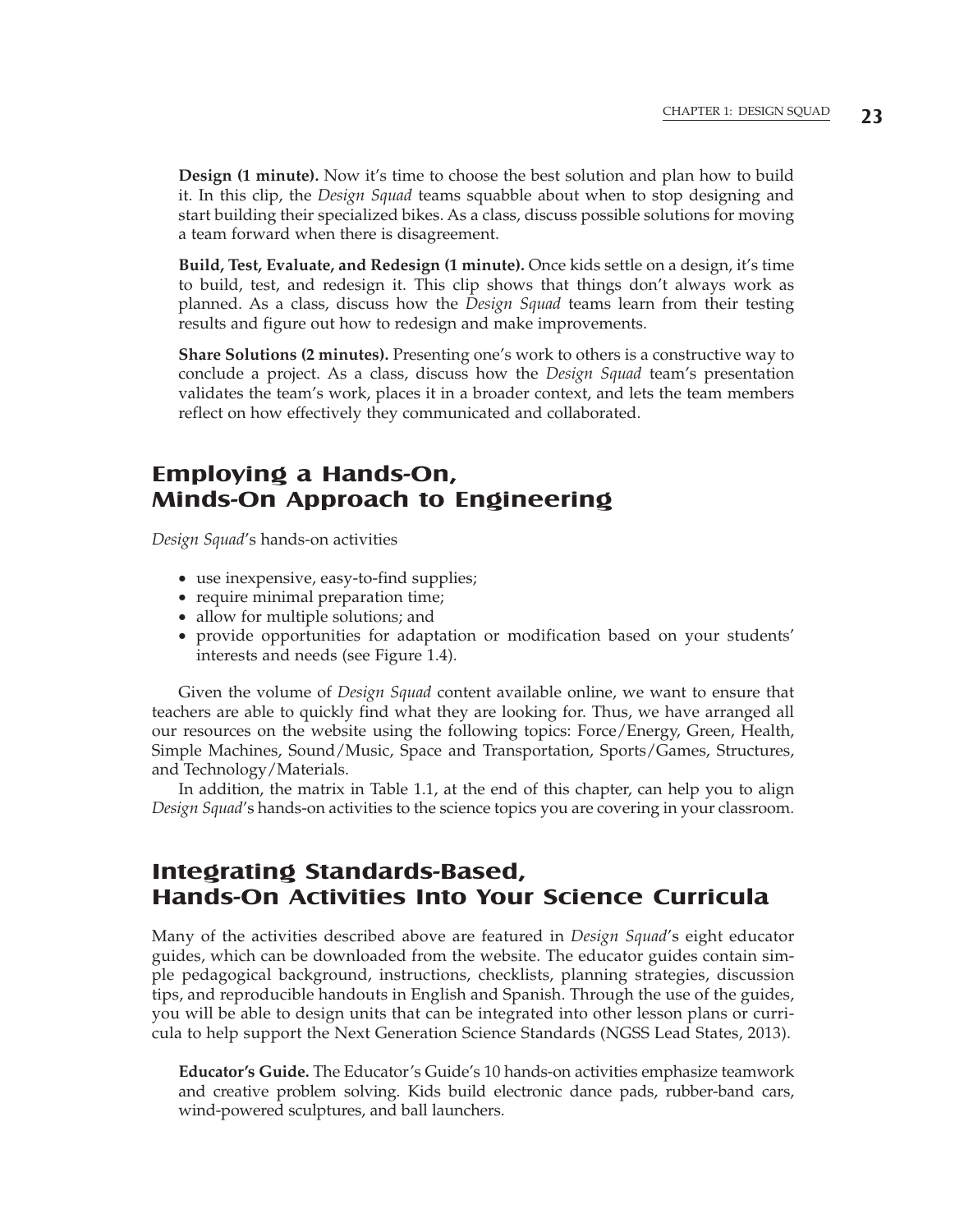**Figure 1.4** Hands-On Minds-On Activities



Image courtesy of WGBH Educational Foundation.

**Figure 1.5** *Design Squad*'s design projects are very engaging



**Event Guide.** The Event Guide presents five activities especially suitable for use at lively, fun-filled events, such as a family night or science and engineering day. The Event Guide provides facilitators with an event checklist, reproducible activity sheets for five hands-on activities (also available in Spanish), and an evaluation form to help them plan and organize their event from beginning to end.

**Activity Guide.** The Activity Guide offers five hands-on activities for children ages 9–12 years (see Figure 1.5). In the activities, kids explore buoyancy by designing and building two kinds of boats, potential and kinetic energy by building a zip line and by using a rubber band to power a paddleboat, simple machines by building a mechanical arm, and tension and compression by building a paper table. The hands-on activity sheets are also available in Spanish.

**Teacher's Guide***.* Written especially for middle school teachers of science, technology, engineering, and mathematics (STEM), the Teacher's Guide has 11 activities divided into three units—force, electricity, and sound—topics found in nearly every physical science curriculum.

**On the Moon***.* NASA and *Design Squad* teamed up to produce a guide that offers kids in Grades 3–12 six hands-on activities that bring NASA's moon missions and engineering to life. Kids design and build projects related to living and working on the moon. For example, there are activities based on flying to and landing on the moon. Others focus on living and working on the moon, such as building a solar collector, a rover to traverse the moon's soft surface, and a crane to dig into it.

**Mission: Solar System.** NASA and *Design Squad* teamed up to provide six space-based hands-on activities for school and after-school programs serving children in Grades 4–8. They are designed to engage kids in engineering and in NASA's exploration of the solar system—and more broadly, to spark kids' interest in engineering and space science careers.

**Invent It, Build It.** *Design Squad* and Lemelson-MIT InvenTeams teamed up to develop a guide intended to spark the inventive spirit of kids ages 9–12 in school and after-school programs. Its six hands-on activities Image courtesy of WGBH Educational Foundation. bring invention to life for kids, get them thinking like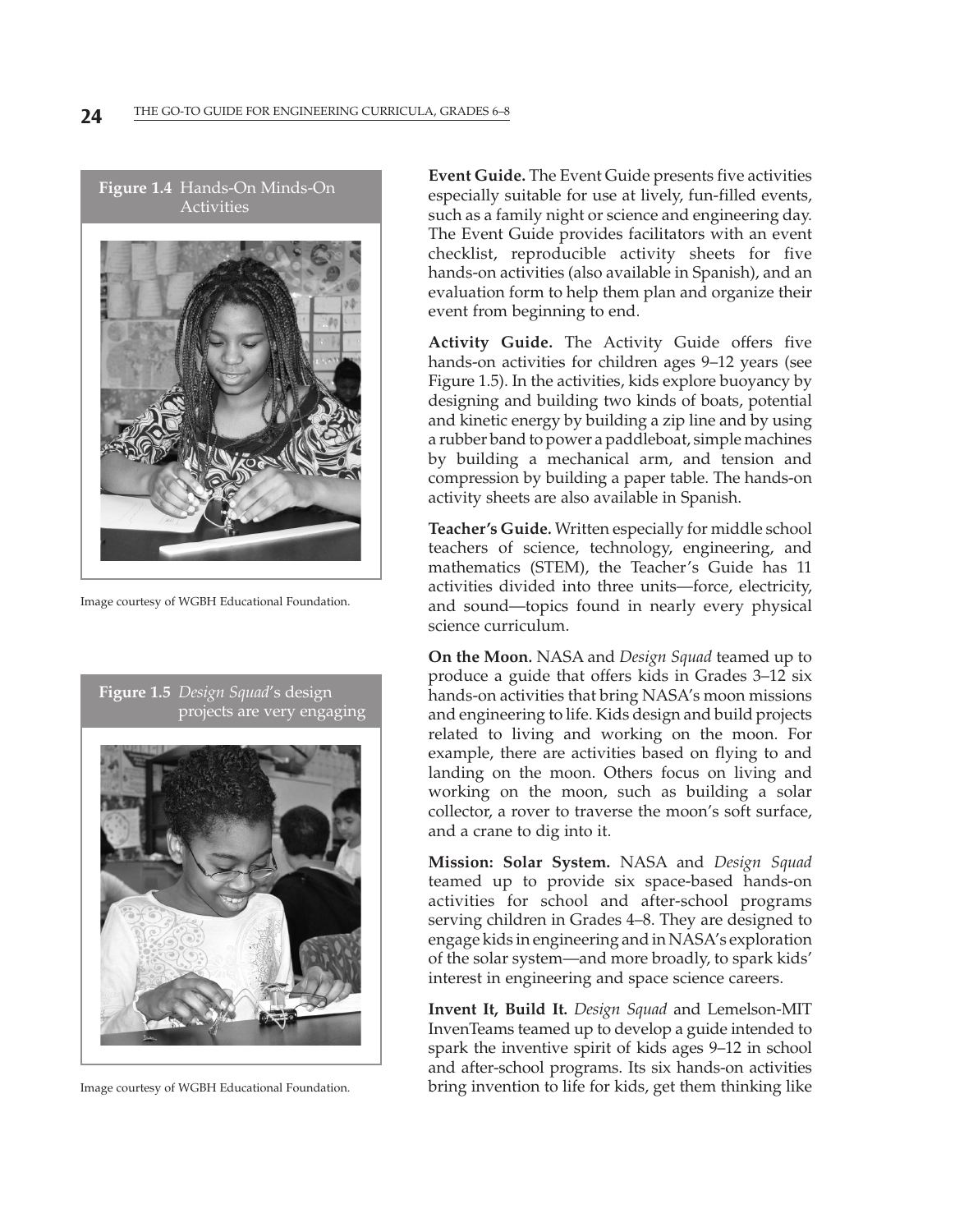inventors and engineers, and show kids how invention improves people's lives. Kids use their ingenuity to invent solutions to real-world problems. For example, they invent games; green packaging; inexpensive shelters; and convenient, all-purpose carry-alls. The full guide is available in both English and Spanish.

**Adaptive Technologies Special Collection.** *Design Squad* materials, along with resources from another PBS project called *Medal Quest*, help students explore how science, technology, engineering, and math support athletes with physical disabilities as they compete at elite levels.

## **Going Beyond the Classroom Through Design Squad's Video Resources**

Four types of video resources can be found on the Parents and Educators section of *Design Squad*'s website (http://pbskids.org/designsquad/parentseducators/: TV episodes, animations, video profiles, and demos of activities.

**TV Episodes.** Televised *Design Squad* episodes feature two teams of kids using their problem-solving skills as they take raw materials and transform them into workable solutions. *Design Squad* cast members use basic technology in a wide range of activities that have a scale and complexity that excite an audience—constructing cardboard furniture for IKEA, building 20-foot bridges, and converting kiddie toys into dragsters are just three examples. Its spin-off series, *Design Squad Nation*, showcases engineer co-hosts Judy and Adam as they travel across the country, working side by side with teens to turn their dreams into reality through engineering. Tackling an array of engineering projects including a water-saving toilet and a human-powered flying machine—the show aims to get kids thinking about the creativity and fun involved in engineering projects.

**Animations.** Dynamic animations elucidate science concepts such as "What is sound?" and "How does buoyancy float a boat?"; technology concepts like "How do servos work?" and "What is wireless transmission?"; and engineering concepts like "How do suspension and truss bridges differ?" and "What is a prototype?".

**Video Profiles.** Through these short videos, viewers meet engaging young engineers who demonstrate that engineering is a rewarding and creative career where you get to work with great people, solve interesting problems, and design things that matter. These segments air at the end of each episode and are available for download on the website. For instance, Debbie Theobald, mother of three, is part of a team developing BEAR, a robot that rescues people from dangerous situations. ("While science and math are very important, there's a lot that goes into it—teamwork, creativity, imagination, being able to see the opportunities from the future.") Another engineer, Evan Thomas, works on water recovery and purification systems for NASA and volunteers for Engineers Without Borders in Rwanda.

**Demos of Activities.** Many of the hands-on activities are accompanied by videos that demonstrate how to do them. Many teachers find it helpful to watch these videos by themselves to prepare for conducting the activity with their students. Other teachers have told us that they like to show the videos to their students after they have completed the activity so that students can compare their own results.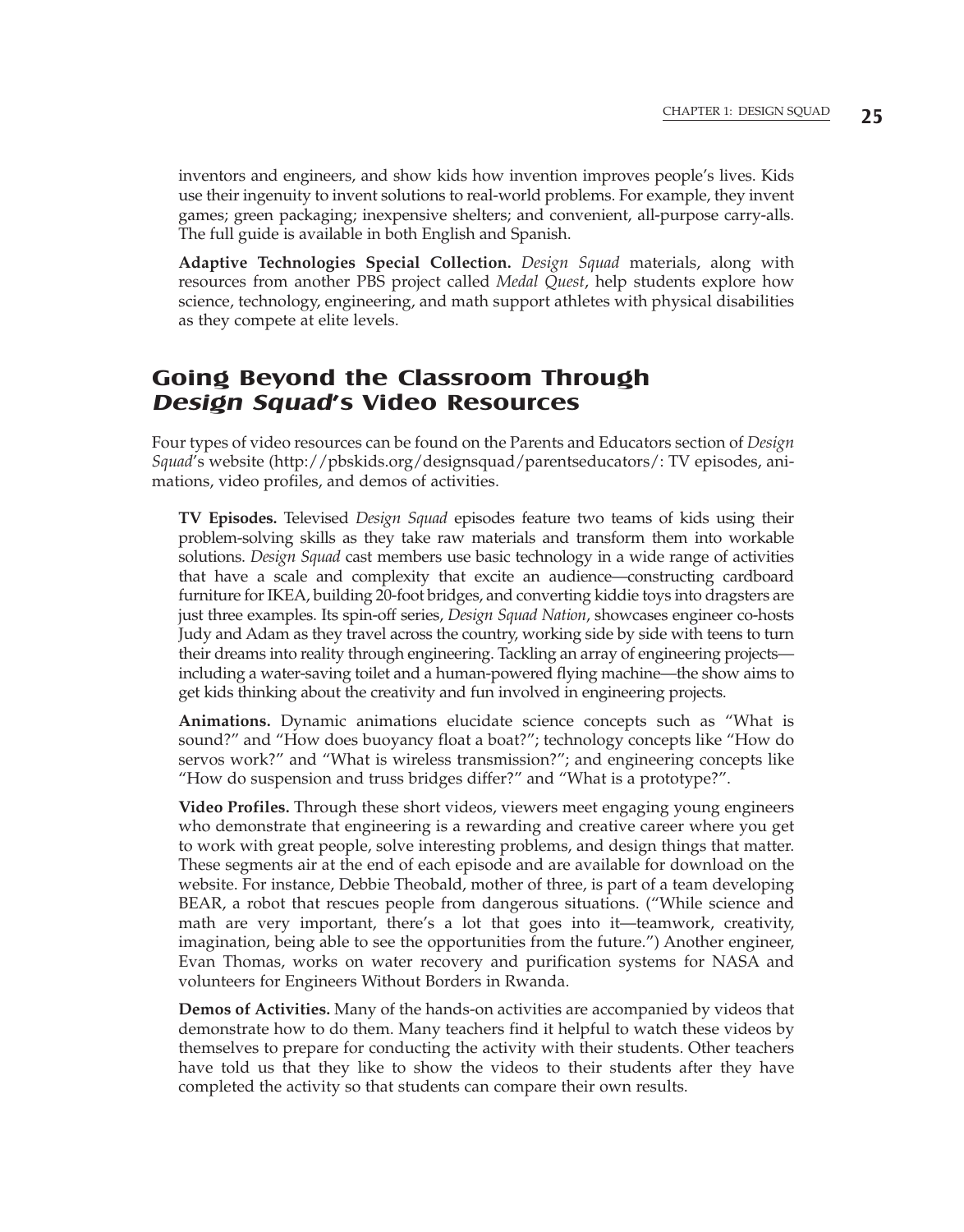# **Sharing and Playing on the Design Squad Website**

The *Design Squad* website (http://pbskids.org/designsquad) is an online destination for kids, tweens, and teens that promotes the following messages: *You are creative and can solve problems. You can make things that help people. You can dream big. Join* Design Squad *and let's build something together.* On the site, kids can post real-life solutions to real-world problems and respond to challenges by sketching and building their own prototypes. They can also play games that promote the design process and hands-on experiences with science concepts.

**Fidgit.** With this game, players employ their problem-solving and engineering skills to save small, cute creatures called Fidgits. The aim of the game is for players to use a variety of objects to design rooms through which they can bounce, flip, and roll their Fidgits to safety. Players who want to follow their own path can also build their own custom rooms from scratch. After logging in, they can then save and exchange their rooms with friends who are also playing the game. Fidgit's overarching goal is to help kids strengthen and build their engineering design process skills—observing, brainstorming, designing and building, testing and evaluating, and revising and testing again—while learning along the way that engineers rarely solve a problem on their first try.

**Fidgit Factory.** Fidgit Factory asks kids to help beloved Fidgit characters get ready for a dance party before the power runs out, while simultaneously giving kids an inside look at how circuits work. Players must first set up their factory by successfully building a circuit that will power its Fidgit-building machines, and then fulfill orders for different types of Fidgits. The game's primary audience is kids between second and fourth grade. It introduces them to fundamental concepts of circuits.

**String Thing.** String Thing is an interactive game in which students can change a virtual string's tension, length, and gauge to create different musical pitches. It is a great accompaniment to *Design Squad*'s hands-on Build-a-Band activity.

## **Deepening Your Students' Knowledge of Engineering**

Evaluation has shown that *Design Squad* has had a significant positive impact on students' understanding of engineering and attitudes toward engineering.

**Knowledge.** Students exposed to *Design Squad* learned more about key science constructs (i.e., electrical circuits, sound, Newton's Laws, force, and air pressure) than students who were not exposed to *Design Squad* (Paulsen & Bransfield, 2010).

**Design Process Skills.** *Design Squad* increases children's design process skills. In a pre- and post-test, kids were asked to think about the steps they would take in designing and building a birdhouse. The number of design process steps that they correctly selected increased significantly from pre to post. Also at pre and post, in order to see if kids included any design process steps in their open-ended response, they were asked to write the best way to go about designing and building something. The number of kids who included *thinking of solutions/brainstorming* and *redesign* also increased significantly. Finally, after watching *Design Squad*, a significantly higher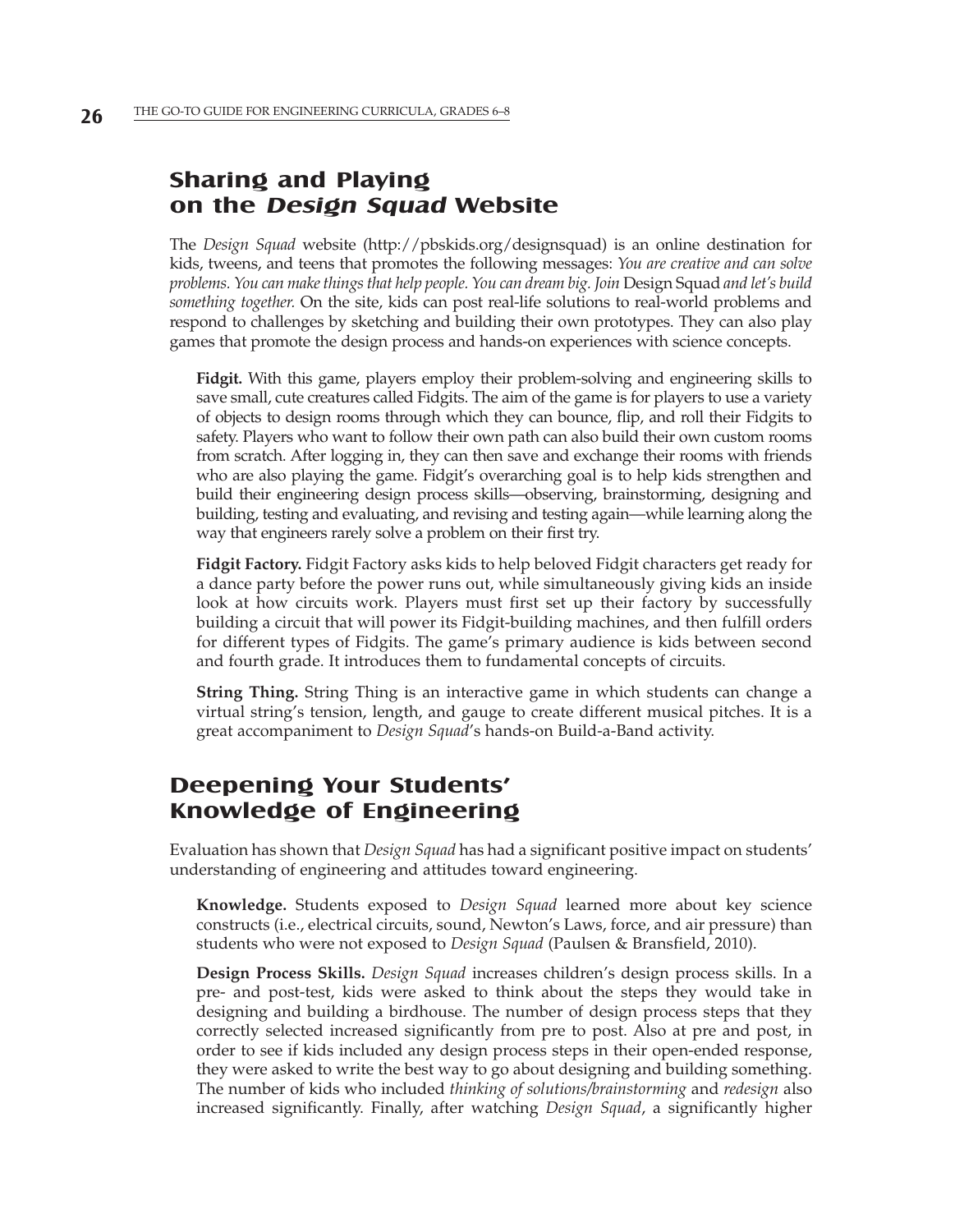number of kids mentioned *brainstorming* and *redesign* when discussing how to design and build a paper bridge or a device to launch a ball (Vaughan, Bachrach, Tiedemann, & Goodman, 2008).

**Attitudes.** *Design Squad* significantly improved students' attitudes toward engineering, changing their stereotypes about engineering—for the better. After watching, middle school students, especially girls and minorities, viewed engineering as creative, rewarding, and socially relevant (see Figure 1.6). They were less likely to believe the stereotype that "engineering is boring" (Paulsen & Bransfield, 2010).

**Behaviors.** *Design Squad* increased students' interest in engineering programs. After watching *Design Squad,* nearly two-thirds of students were interested in participating in an engineering after-school program, compared to just below one-third prior to viewing (Vaughan et al., 2008).

**Figure 1.6** Students engaged in *Design Squad* activities see engineering in a new light



Image courtesy of WGBH Educational Foundation.

# **Deepening Teachers' Knowledge of Engineering**

*Design Squad* also provides educators with the tools they need to develop their own knowledge and attitudes about engineering.

**Knowledge.** *Design Squad* helps teachers learn how to use hands-on activities to teach students the design process. Teachers have reported back that the challenges helped them put ideas together, learn for themselves what works and what does not work, and formulate guided questions to help students come to their own understandings (Paulsen & Bransfield, 2010).

**Design Process Skills.** After using *Design Squad* resources, teachers reported that they better understood the engineering design process and increased their knowledge of engineering careers (Paulsen, Green, & Carroll, 2011).

**Attitudes.** Evaluation has shown that the *Design Squad Educator's Guide* increased teachers' comfort in talking to their students about engineering and using hands-on engineering activities in their classrooms (Paulsen, 2009; Paulsen & Bransfield, 2010).

# **Talking to Students About Engineering**

Kids are influenced equally by what they see and what they don't see. Technical occupations, such as engineering, are much less obvious to young people than, for example, medicine or teaching. This is especially true for many girls and minorities, who, without role models, have little opportunity to imagine themselves in engineering. In fact, for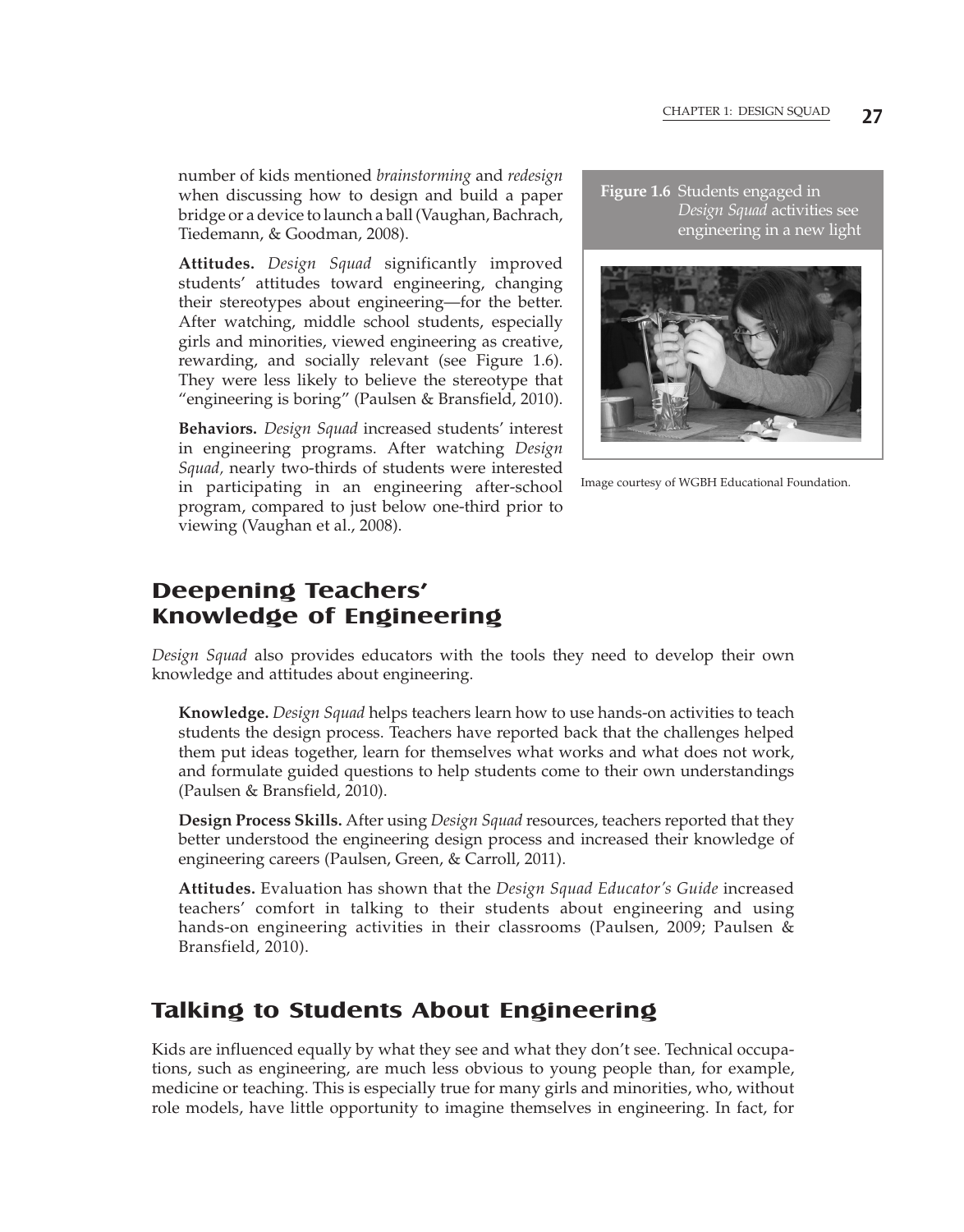those kids who have no contact with engineers, such careers often seem either unattainable or "not for them." According to one study of girls' attitudes toward engineering,

High school girls believe engineering is for people who love both math and science. They do not have an understanding of what engineering is. They do not show an interest in the field, nor do they think it is "for them" (EWEP, 2005, p. 18)

Similarly, a study of public perception of engineers and engineering found widespread misunderstanding of what engineering is, what engineers do, and what it takes to become an engineer (NAE, 2008).

*Design Squad* goes a long way to address this issue by presenting viewers with diverse, positive role models who experience engineering as a fun and engaging process. Beyond using the *Design Squad* resources, you can also weave in the following talking points when discussing engineering with your students.

#### **What's an Engineer?**

Engineers dream up creative, practical solutions and work with other smart, inspiring people to invent, design, and build things that matter. They are changing the world all the time.

#### **What Do Engineers Do at Work?**

- Think creatively: Engineering is an ideal outlet for imagination and creative problem solving—the perfect field for independent thinkers.
- Work with great people: Engineering takes teamwork. As an engineer, you'll be surrounded by smart, creative, inspiring people.
- Solve problems and design things that matter: Engineers improve people's lives by tackling problems, improving current designs, and coming up with solutions no one else has thought of.
- Change the world and make a difference: Among many other pursuits, engineers develop systems that save lives, prevent disease, reduce poverty, and protect our planet.

#### **How Do Engineers Make the World a Better Place?**

Here are some things engineers do to help improve people's lives:

- Create a more fuel-efficient car
- Design a lighter bike frame
- Invent a more powerful superglue
- Create a satellite that detects drought around the world
- Develop a state-of-the-art cell phone
- Invent an artificial retina for the blind
- Develop a feather-light laptop
- Design clothing that repels mosquitoes

#### **Hearing From Other Teachers**

We're gratified to hear how our teachers have used these resources, and what features they find especially helpful. Here's what some of them have to say:

"[Teamwork] creates a better learning experience for them and allows them to discuss designs as they work."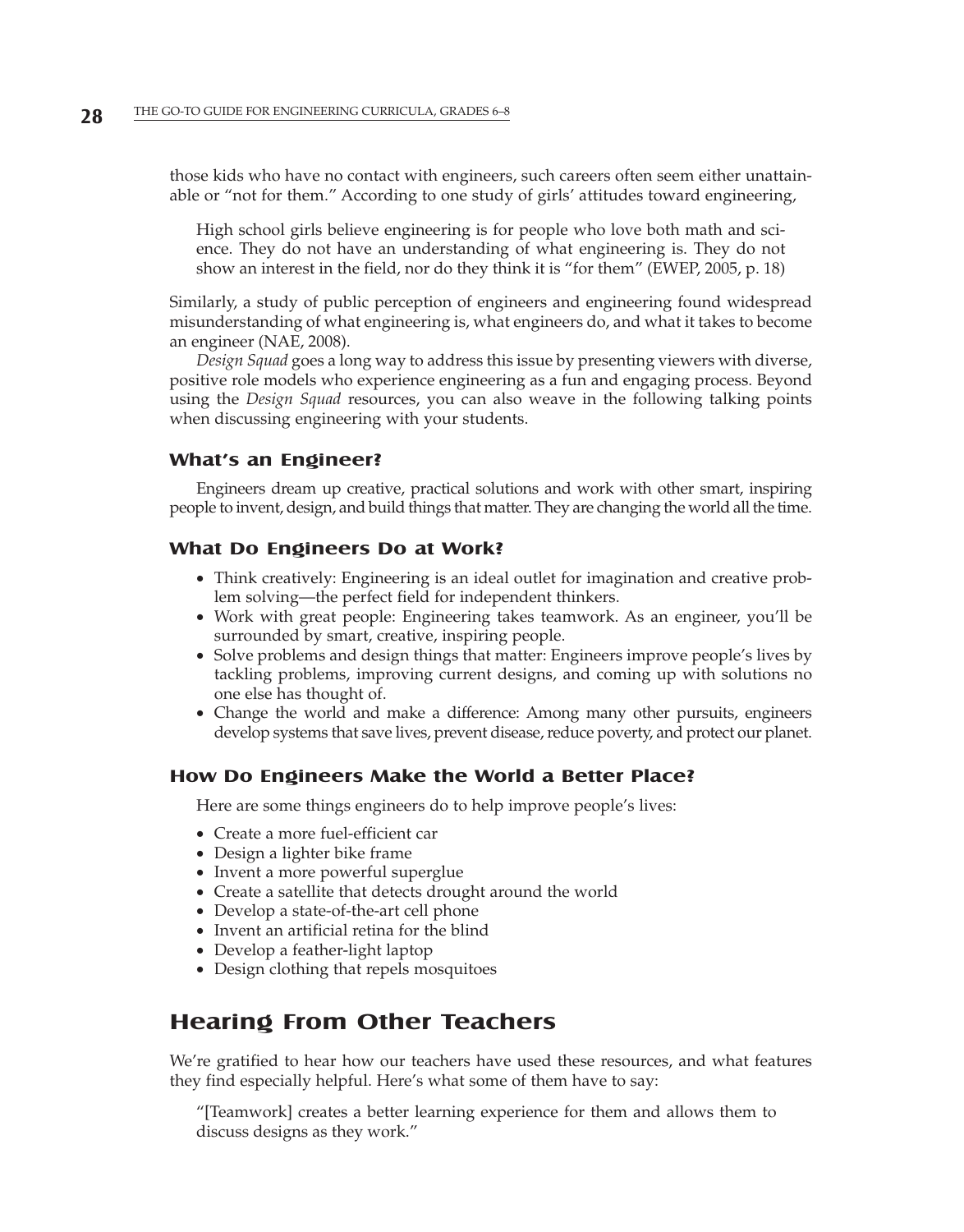"I planned groups so that they could help each other. They also watched other groups. Several told me that they wish all our labs were on engineering design."

"One team was . . . so excited that they had been able to stack five books on top of the [paper] table they built—and they were still going!"

# Conclusion

*Design Squad* does what television does best—it provides powerful images that show young people that engineering is a great way to solve real problems. In doing so, it demystifies engineering and reveals it as something that every kid can do. But that's not the end of the story. *Design Squad* also provides kids with a way to try out what they've seen on television through a robust education initiative that puts hands-on, standardsbased activities into classrooms. In all of its endeavors, the project has incorporated messages that change kids' attitudes about engineering, emphasizing the teamwork, social benefits, and creativity of engineering. With your help in the classroom, *Design Squad* will be able to reach its ultimate goal: to smooth the pathway from a student's initial awareness of engineering to his or her career as a professional engineer.

| Activity                   | Electricity | Force/Friction | Pot/Kin Energy | Simple Machines     | Structures | Buoyancy | Heat   | Open-Ended | Culminating |
|----------------------------|-------------|----------------|----------------|---------------------|------------|----------|--------|------------|-------------|
| 2 Wheel Balloon Car        |             | $\chi$         | $\chi$         | $\chi$              | $\chi$     |          |        |            |             |
| 4 Wheel Balloon Car        |             | $\chi$         | $\chi$         | X                   | $\chi$     |          |        |            |             |
| Air Cannon                 |             | X              |                | $\chi$              | $\chi$     |          |        |            |             |
| <b>Balance Magic</b>       |             | $\chi$         |                |                     |            |          |        | $\chi$     |             |
| <b>Balloon Joust</b>       |             | $\chi$         | $\chi$         |                     |            |          |        |            |             |
| <b>Blimp</b> Jet           |             | $\chi$         |                |                     |            | X        |        | X          | X           |
| Build a Band               |             | $\chi$         |                |                     |            |          |        | $\chi$     |             |
| Build a Better<br>Lunchbox |             |                |                |                     | $\chi$     |          | $\chi$ | $\chi$     |             |
| Confetti Launcher          |             | $\chi$         | X              | X                   | X          |          |        | X          |             |
| Convenient Carrier         |             |                |                |                     | X          |          |        | $\chi$     |             |
| Customized Car             |             | $\chi$         |                | $\boldsymbol{\chi}$ |            |          |        |            | $\chi$      |
| Dance Off                  | $\chi$      |                |                |                     |            |          |        |            | $\chi$      |
| Dance Pad Mania            | $\chi$      |                |                |                     |            |          |        |            |             |

#### **Table 1.1** Topical Strands Through *Design Squad* Activities

*(Continued)*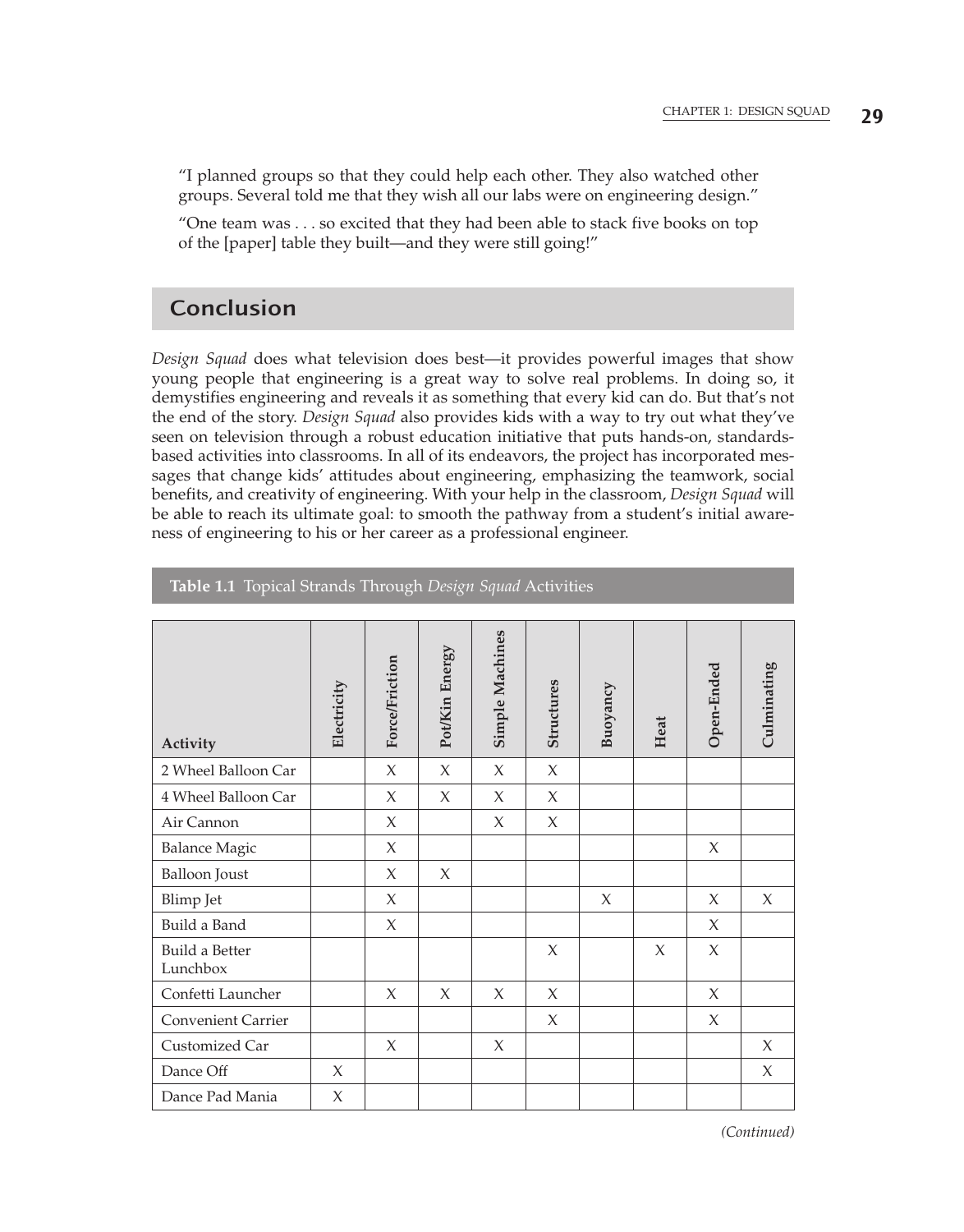# **Table 1.1** (Continued)

| Activity                          | Electricity         | Force/Friction      | Pot/Kin Energy      | Simple Machines | Structures          | Buoyancy | Heat        | Open-Ended          | Culminating |
|-----------------------------------|---------------------|---------------------|---------------------|-----------------|---------------------|----------|-------------|---------------------|-------------|
| Down to the Core                  |                     | $\boldsymbol{\chi}$ | $\chi$              | $\mathsf X$     |                     |          |             | $\chi$              |             |
| <b>Electric Gamebox</b>           | $\chi$              |                     | $\boldsymbol{\chi}$ |                 |                     |          |             | $\chi$              | $\chi$      |
| Electric Highway                  | $\chi$              |                     |                     |                 |                     |          |             | $\chi$              |             |
| <b>Extreme Kicking</b><br>Machine |                     | $\chi$              | $\boldsymbol{\chi}$ | $\chi$          | $\chi$              |          |             | $\chi$              | $\chi$      |
| Feel the Heat                     |                     | $\chi$              |                     |                 |                     |          | $\mathsf X$ |                     |             |
| Four Corners                      |                     |                     |                     | $\chi$          | $\chi$              |          |             |                     |             |
| Get-Moving Game                   |                     | $\boldsymbol{\chi}$ |                     | X               | $\chi$              |          |             | $\boldsymbol{\chi}$ |             |
| <b>Glow Sticks</b>                | $\chi$              |                     |                     |                 |                     |          |             |                     |             |
| Harmless Holder                   |                     |                     |                     |                 | $\boldsymbol{\chi}$ |          |             | $\chi$              |             |
| Headphone Helper                  |                     | $\chi$              |                     |                 |                     |          |             | $\chi$              | $\chi$      |
| <b>Heavy Lifting</b>              |                     | $\boldsymbol{\chi}$ |                     | $\chi$          | $\boldsymbol{\chi}$ |          |             |                     |             |
| Helping Hand                      |                     | $\chi$              |                     | X               | $\chi$              |          |             |                     |             |
| Hidden Alarm                      | $\boldsymbol{\chi}$ |                     |                     |                 |                     |          |             |                     |             |
| <b>High Rise</b>                  |                     | $\chi$              |                     |                 | $\chi$              |          |             |                     |             |
| Hovercraft                        |                     | $\boldsymbol{\chi}$ | $\boldsymbol{\chi}$ |                 |                     |          |             | $\chi$              |             |
| Indoor Slingshot                  |                     | $\boldsymbol{\chi}$ | $\mathsf X$         |                 | $\chi$              |          |             |                     |             |
| <b>Inspector Detector</b>         |                     | $\boldsymbol{\chi}$ |                     |                 |                     |          |             |                     |             |
| Invent Better World               |                     |                     |                     |                 |                     |          |             | $\mathsf X$         | $\chi$      |
| Invisible Force                   |                     | $\chi$              | $\boldsymbol{\chi}$ |                 |                     |          |             |                     |             |
| <b>Kick Stick</b>                 | X                   |                     | X                   |                 |                     |          |             | X                   |             |
| Kicking Machine                   |                     | $\chi$              | $\boldsymbol{\chi}$ | $\chi$          |                     |          |             |                     |             |
| Kinetic Sculpture                 |                     | $\chi$              |                     |                 | $\chi$              |          |             |                     | $\chi$      |
| Launch It                         |                     | $\chi$              | $\boldsymbol{\chi}$ |                 |                     |          |             | $\chi$              |             |
| Marshmallow Blaster               |                     | $\chi$              |                     |                 |                     |          |             |                     |             |
| Motorized Car                     | $\chi$              | $\chi$              |                     | $\chi$          |                     |          |             |                     |             |
| On Target                         |                     | $\chi$              | $\chi$              |                 |                     |          |             | $\chi$              |             |
| Paddle Power                      |                     |                     | $\chi$              | $\chi$          | $\chi$              | $\chi$   |             | $\chi$              |             |
| Paper Table                       |                     | $\chi$              |                     |                 | X                   |          |             | $\chi$              |             |
| Pop Fly                           |                     | X                   |                     | $\chi$          |                     |          |             | X                   |             |